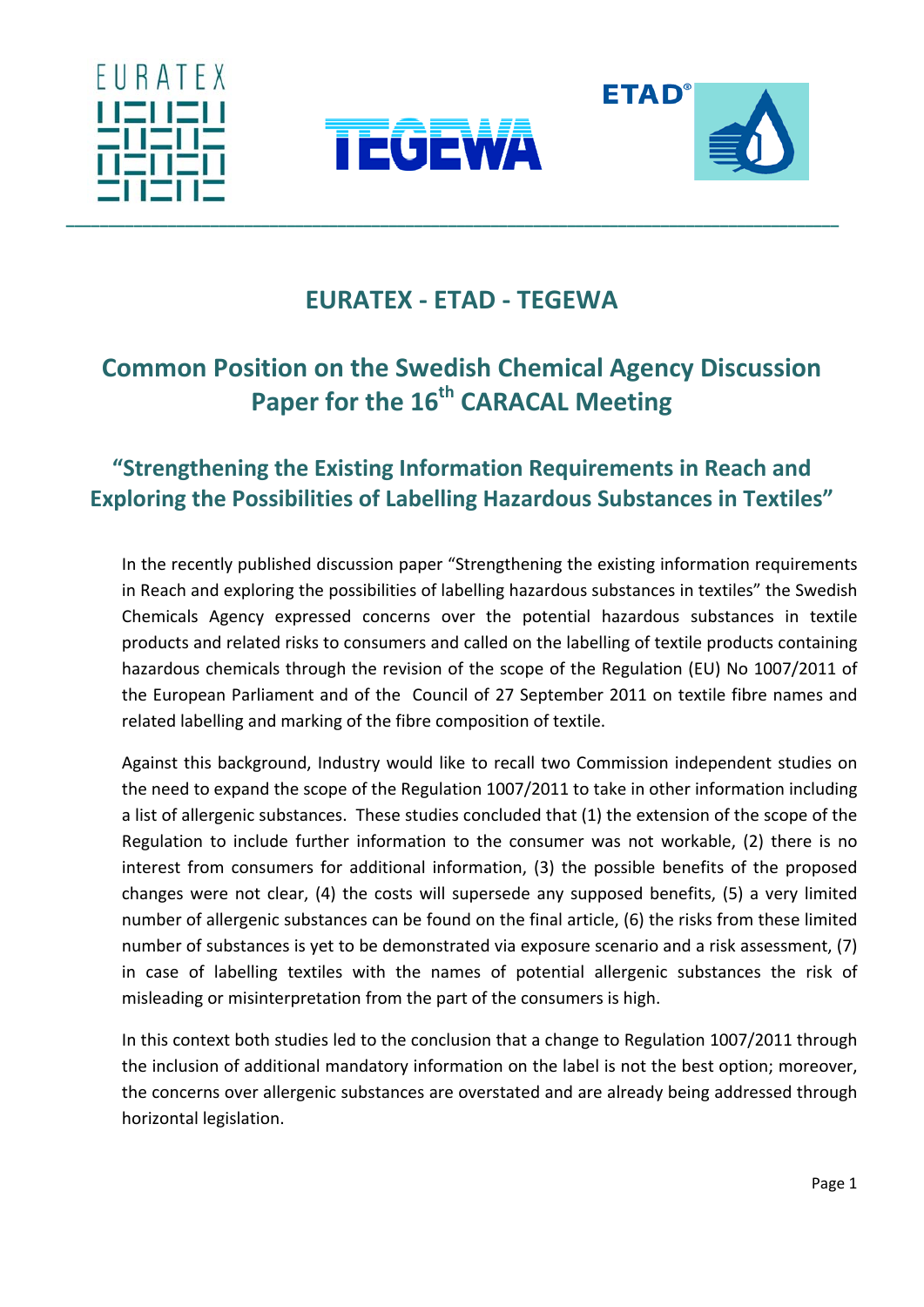





Later during the course of this year, a study published by the Danish Ministry of the Environment " Survey of Selected Allergenic, Disperse Dyes in Clothes" arrived at the result that the use of disperse dyes which are known to be allergenic is very limited. Information obtained from the Danish National Allergy Research Centre and Asthma‐Allergy Denmark supports the conclusion that allergic reactions due to disperse dyes in clothes occur only to a very limited degree and typically involve the use of new clothes that have not been washed before use. This study found no indication that allergenic, disperse dyes constitute a health‐related problem in clothes and comes to corroborate our shared believe that the concerns over allergenic substances are overstated.

Concerning the KEMI report 6/2014 "Chemicals in textiles – Risks to human health and the environment" published by the Swedish Chemicals Agency in October and quoted in the discussion paper as rationale, we find that, through a number of generalizations and debatable assumptions the report presents a distorted image of the industry up and down the supply chain by picturing textiles and related textile chemistry (particularly dyes) as highly dangerous and highly polluting. This is in our opinion not exhibiting at all the current reality and reflects to a large extent a lack of knowledge of textile processing and related textile chemistry. **Some especially worrying aspects of the report are:**

- Worrying shortcomings with regard to the evaluation of the functioning of REACH and BPR, their application to the textile industry as well as their impact, effectiveness and efficiency.
- Many of the alleged problems invoked are already solved and many of the listed substances are already phase‐out for use and/or have been substituted.
- The terms risk and exposure are used improperly. Especially due to REACH, the terms "risk" and "exposure" are currently used very specifically when referring to the impact of chemicals, with precise description of how risk assessment should be performed (e.g., considering the appropriate exposure scenario)

In the report, however, the two terms "risk" and "exposure" are used in quite a looser meaning. In some chapters the expressions are used mostly in the common way (risk = exposure/NOEL or PEC/PNEC) like in the REACH regulation. In the chapter about risk estimations of substances in textile articles the use of these expressions is completely different. At the end, there is hazard prioritization and release estimation, but no evaluation of the actual impact on human health and the environment.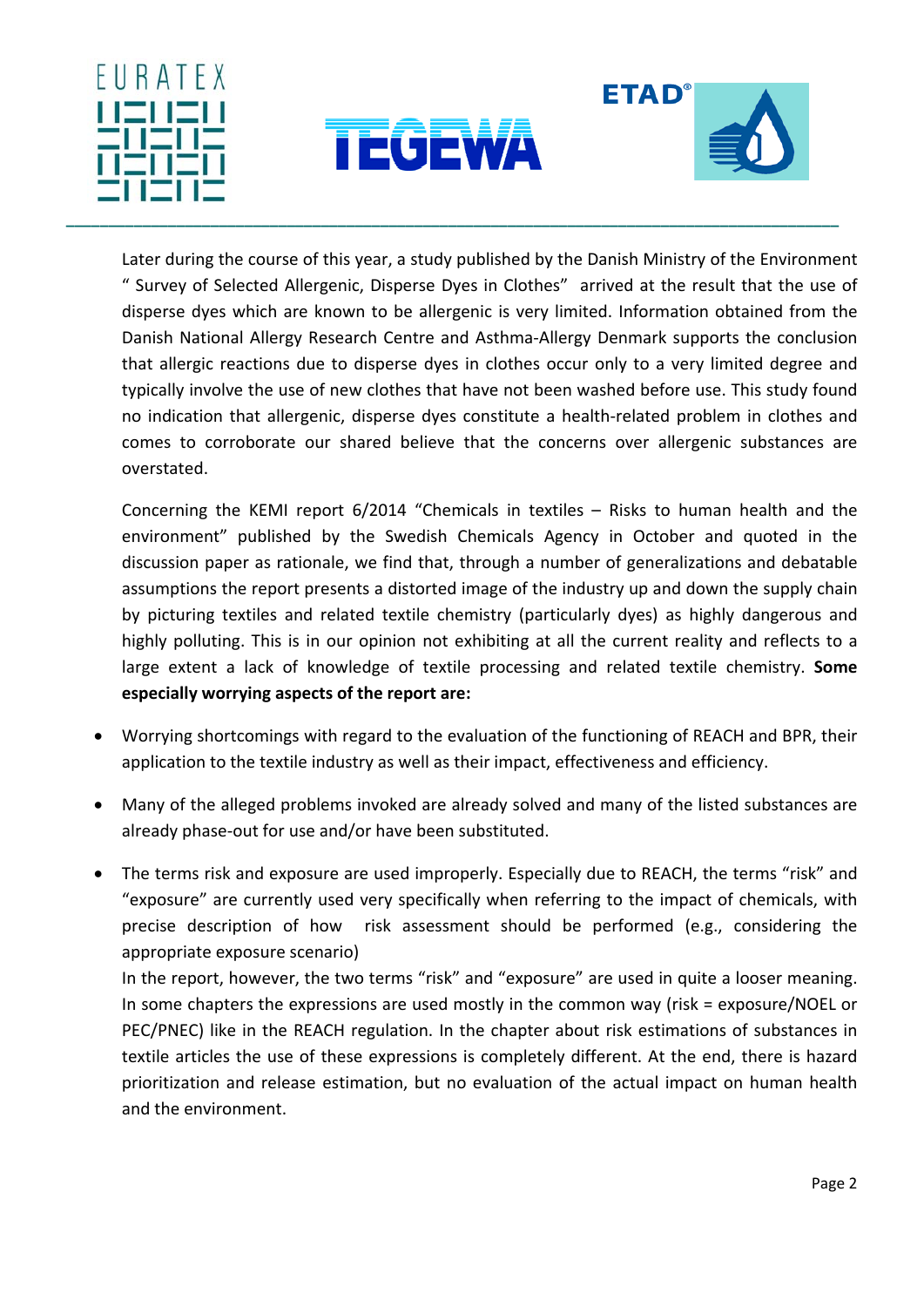





- The two hazard classes "CMRs" and "sensitizers" are considered of equal relevance, which is certainly not the case.
- An identified risk in this study should not be seen as a risk for consumers or the environment.
- The concept to identify risks by taking into account figures from REACH dossiers to estimate the occurrence of chemical substances in textile articles which have been produced mostly in Far‐ East and sold on the European market is questionable. To calculate from these figures potential releases into the European environment is questionable as well.
- With this misleading concept the authors do not identify substances that really should be seen as risk for the consumer (like certain sensitizing disperse dyes) but identify substances that are not relevant instead
- The authors do not distinguish between health effects caused by substances and health effects caused by textiles. In fact health effects caused by chemical substances in textiles are very rare. An exception is contact allergies – see the statement below.
- The relevant publication of the Working Group Textiles of the German Federal Institute for Risk Assessment ("Methods to Determine Migration and Models for the Estimation of Exposure under Use Conditions"), which is quoted in the REACH‐Guidance for Exposure from articles, has not been taken into account, at least it is not mentioned in the list of references. The results of the research projects carried out in the frame of the BfR Working group activities from 1999‐ 2003 are not considered either.
- In the concept to identify risks for the consumer via dermal exposure most of the relevant factors for dermal exposure (content in textile, water solubility, fat solubility, partition coefficient, migration rate to the skin, fastness, penetration rate through the skin, molecular‐ weight, NOEL) are not taken into account
- The report presents a very outdated overview of allergenic dyes, although numerous available references to the allergenic properties of dyes clearly show the limited relevance of textile dyes. E. g., accordingly to the German Federal Institute for Risk Assessment (BfR) and other sources, textile-related contact allergies only account for around 1-2 % of cases. Allergies to textile dyes outside the known ones are also very often a one‐case report. Additionally, the specific 2‐years' study performed by ETAD in collaboration with the German Information Network of Departments of Dermatology (IVDK) showed in 2011 that no new dyes were identified as responsible of reported allergic reactions to textiles.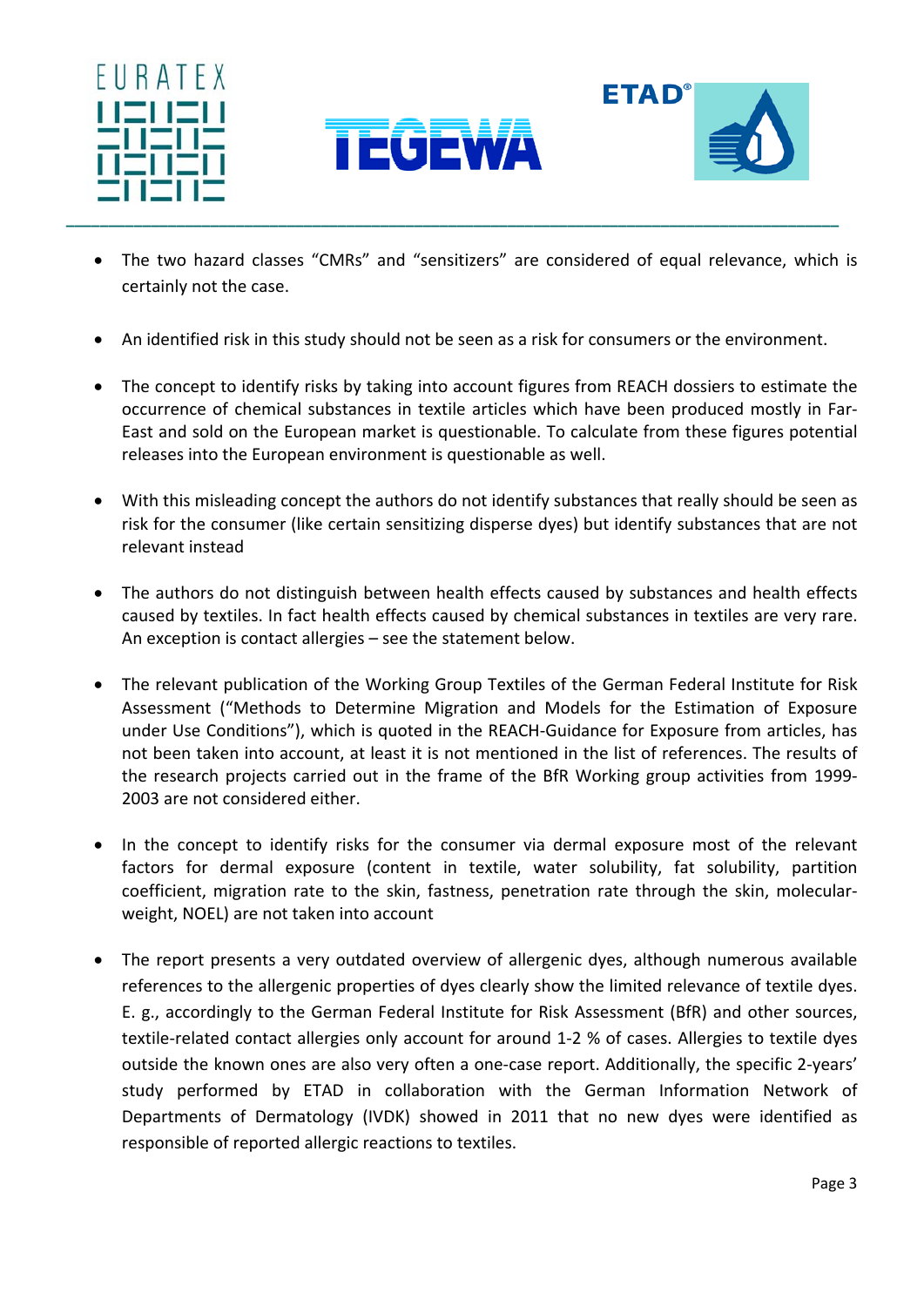





- In the concept to estimate environmental exposures of textile chemicals from use of chemicals the authors use data of the so called "fixation rate". But the fixation rate of chemicals is a parameter to calculate the fixation of substances on the textiles in *textile processing*. For the estimation of releases of substances in *textile use* the fastness has to be taken into account. Therefore the authors vastly overestimate probable releases from textiles into waters.
- The European textile auxiliaries and textile dyestuff industry does not market any chemicals that are classified as CMR and remain on the fabric. As far as we know the RAPEX‐system does not identify CMR substances in imported textiles to a large extent.
- Additionally, the report bases its assessment of the presence on the market of dyes based on carcinogenic aromatic amines on the fact that, for these dyes, suppliers are listed in the Colour Index database. Consequently around 500 such dyes are claimed to be on the market. Since recent products have not been registered in the C.I., whereas old ones are still in the C.I. only for historical reasons and because of companies which went out of business or never updated, the update status of such information is very debatable, particularly considering, e.g.,
	- o The worldwide presence of voluntary, brand and retailer textile standards which forbid the use of dyes which can cleave to carcinogenic aromatic amines;
	- o The negligible relevance of aromatic amines in the RAPEX report system (to date 15 cases out of 514 entries for chemical risk in 2014, i.e. 3%).

Other similar projections based on the C.I. are used and provide exaggerated values on the number of dyes of concern.

 Monitoring all hazardous substances based on their classification including the substances not likely present in the final textile articles and developing test methods for each substance coupled with proving the absence of any listed substance in the final article would imply an enormous effort for the industry for which the costs will supersede any supposed benefits.

**Conclusions:** A very unsettling attempt has been made in this study to move from the well‐established and commonly agreed risk approach under REACH to an unacceptable overall hazard approach. Additionally, existing current information has been clearly neglected, leading, at the end, to an untrue depiction of the textile and textile chemistry industries. As representative of associations which have product safety as a specific goal, we cannot accept to be identified with such a picture. We were ready to collaborate to the Swedish report, and we regret that this collaboration has not resulted in the updated evaluation we expected. On the contrary, a worrying issue has been presented where, as well‐ founded in the present position, no such issue exists.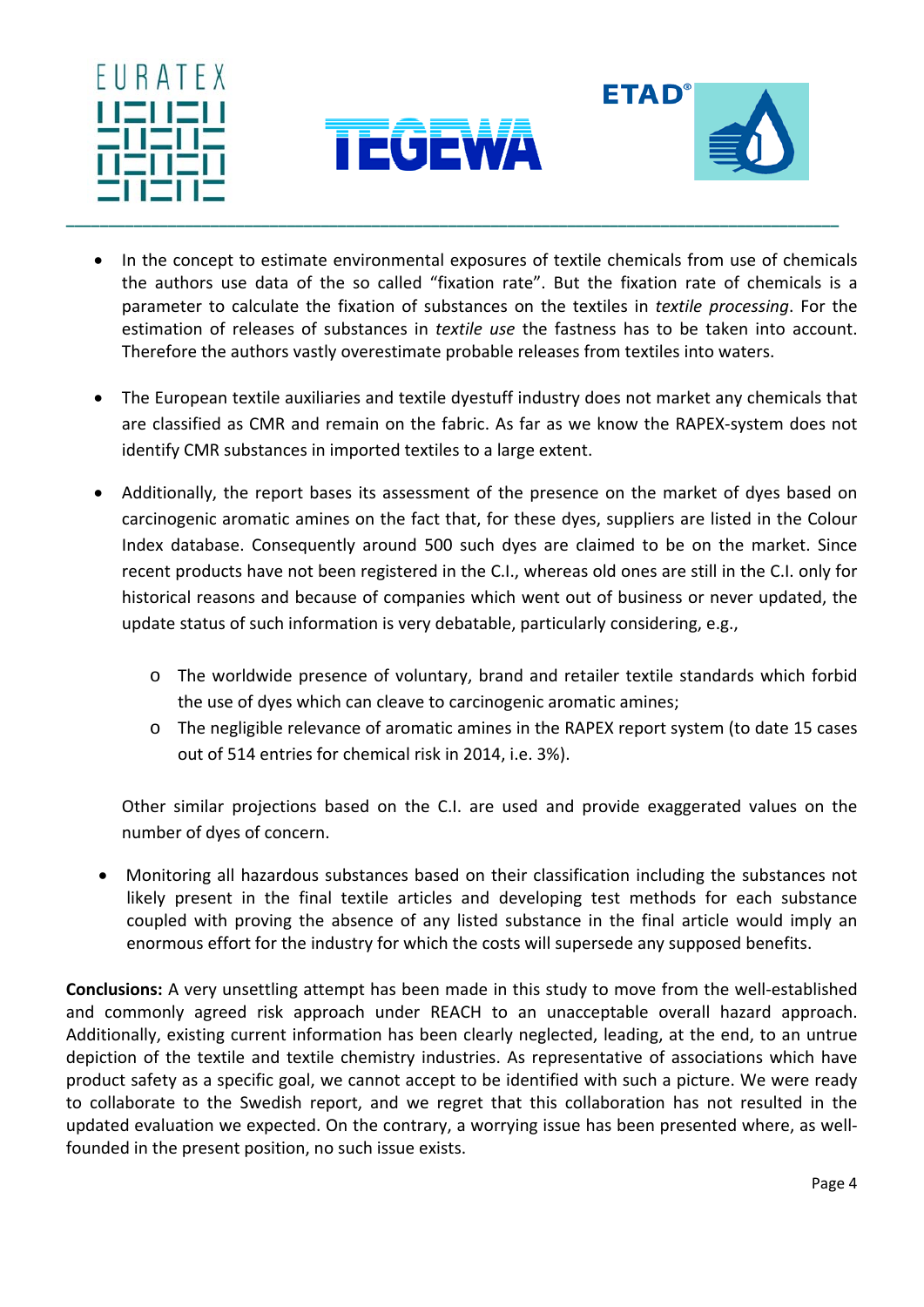





Against this background, the recommendation made by Swedish Chemicals Agency is unfounded, not justified and prejudicial to the European textile industry. It will only cause additional costs with debatable additional benefits.

**\_\_\_\_\_\_\_\_\_\_\_\_\_\_\_\_\_\_\_\_\_\_\_\_\_\_\_\_\_\_\_\_\_\_\_\_\_\_\_\_\_\_\_\_\_\_\_\_\_\_\_\_\_\_\_\_\_\_\_\_\_\_\_\_\_\_\_\_\_\_\_\_\_\_\_\_\_\_\_\_\_\_\_\_\_\_\_\_\_\_\_**

Industry is well aware of the limitations article 33 and article 7 of REACH pose and is keen to promote its efficient implementation but this shall be done within the framework of the REACH policy and not outside it.

When it comes to REACH implementation what is lacking today is a serious effort from national competent authorities to enforce the Regulation. In the case of article 7 and 33 of REACH what is needed to remedy to the short comings is more enforcement not more legislation. To this end, we stand to believe that Regulation (EU) No 1007/2011 of the European Parliament and of the Council of 27 September 2011 on textile fiber names and related labelling and marking of the fiber composition of textile shall not comprise additional mandatory information.